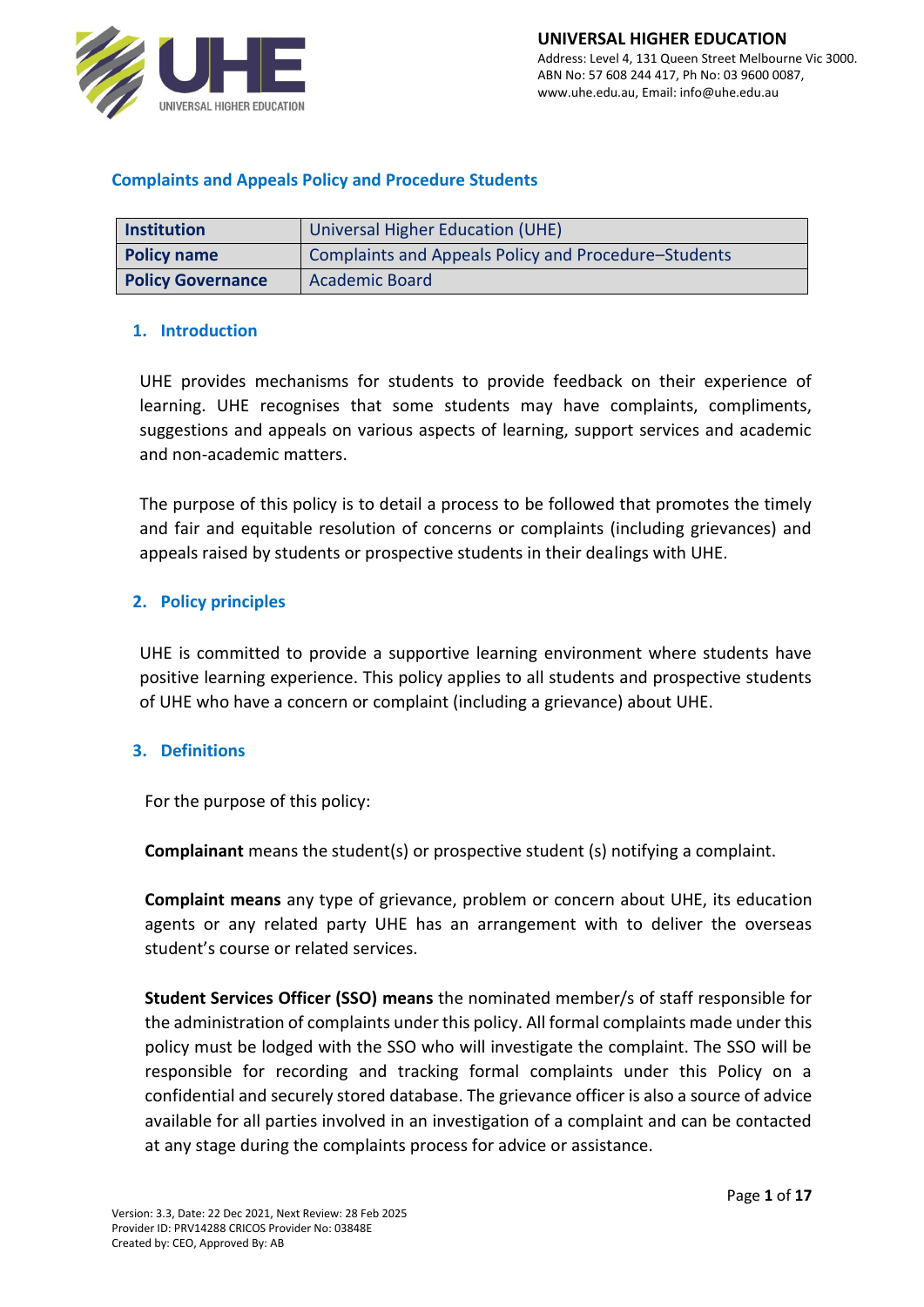

PRISMS mean Provider Registrations and International Student Management System.

**Respondent means** UHE or its nominated representative.

**Student means** any person who is currently enrolled as a student of UHE, or who was enrolled as a student of UHE within the 12-month period prior to the date the complaint was made.

**Academic Registrar** means the relevant UHE staff member who has the ultimate decision-making power in the complaints handling process including the final determination in relation to an Academic complaint.

Executive Manager means the relevant UHE staff member who has the ultimate decisionmaking power in the complaints handling process including the final determination in relation to Non- Academic complaint.

### **In Scope**

This policy applies to:

- Current and prospective UHE students, or groups of students; and
- Former UHE students up until twelve months following:
	- o Withdrawal;
	- o Failure to re-enroll;
	- o Expired Leave of Absence period;
	- o Thesis submission
	- o Completion; or Exclusion

From / in any UHE program or course of study.

### **Out of Scope**

This policy does not apply to:

- A final grade or assessment result
- An adjustment to assessment (including special consideration, equitable assessment arrangements and future assessment adjustment
- Exclusion or termination of candidature
- Credit
	- o Student Conduct (refer Student Conduct regulation);
	- o Complaints brought under the Protected Disclosures Act 2012

### **4. Implementation**

UHE recognises the important role of feedback from students and prospective students to promote a healthy, safe and productive environment which engages with stakeholders.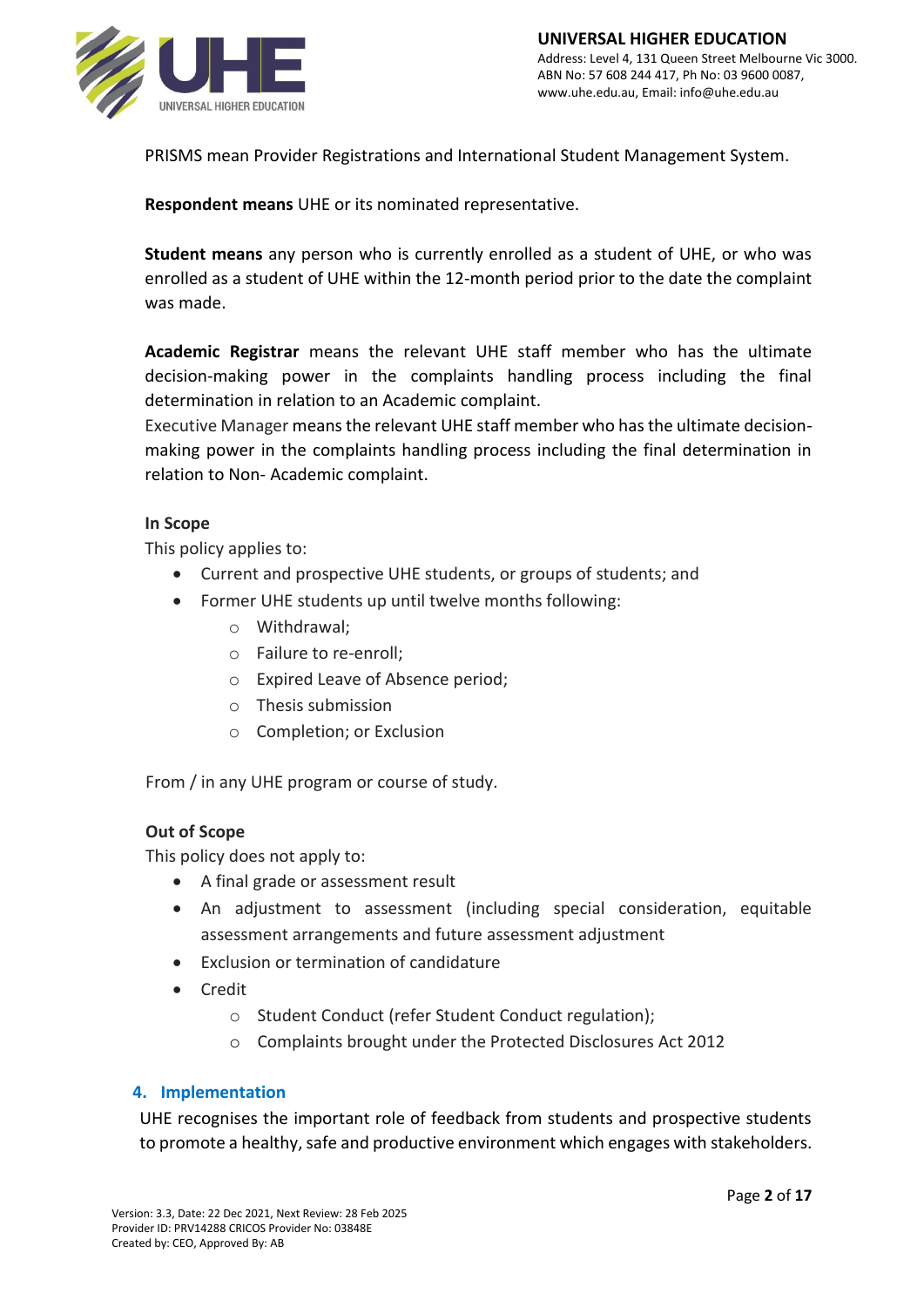

Legitimate complaints are an important part of that feedback and help UHE to identify and implement preventative strategies to minimise recurrent or systemic problems.

UHE will investigate and try to resolve all legitimate complaints in a fair, impartial and timely fashion. UHE takes all legitimate complaints seriously and will ensure that complainants do not suffer any disadvantage or recrimination because they make a complaint.

Anyone who makes a complaint is expected to observe the processes in place for their complaint (including those about confidentiality) and to behave in a courteous and reasonable manner towards UHE staff who investigate or decide those complaints.

Complaints and Appeals

UHE recognises that complaints/Appeals are of two types

- Academic
- Non- Academic

### **Scope of Academic complaints/Appeals**

Any activity related to the course but not limited to issues identified below. This may include issues with

- unit,
- review of grades or academic misconduct;
- suspension and exclusion from course;
- poor academic progression, which has resulted in exclusion or
- any other issue that the student is not satisfied with the decision of the internal formal complaints process
- unit delivery
- Credits and recognition of prior learning
- Lecturers/Tutors
- Timetable
- Academic Support
- Academic welfare

Issues related to academics will be addressed to Academic registrar. Academic registrar is assigned the responsibility to investigate and resolve the identified issue.

### **Scope of Non-Academic complaints/Appeals**

Any activity related to other than the course but not limited to issues identified below. This may include issues with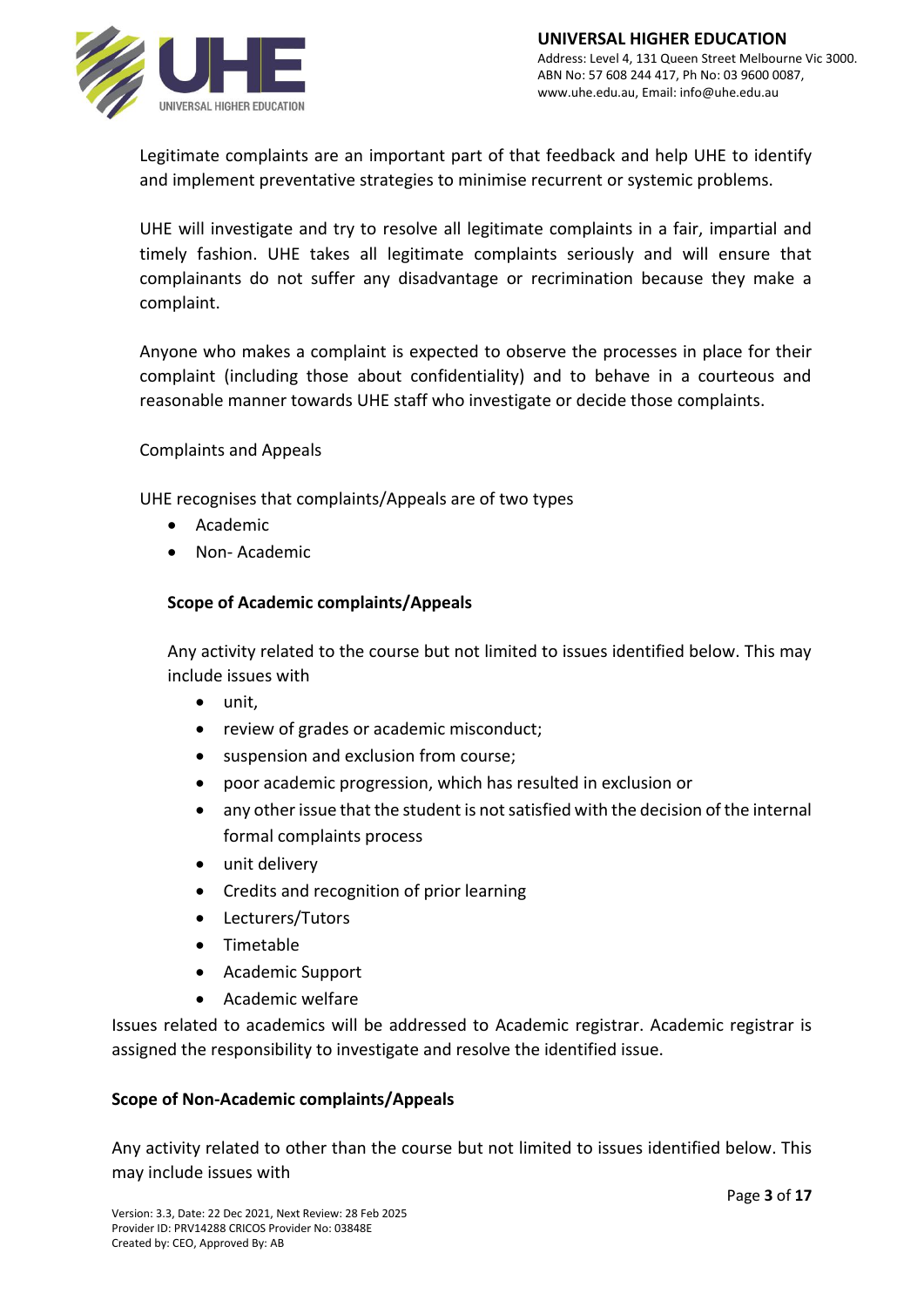

- **Infrastructure**
- **Facilities**
- **Security**
- Non-academic welfare issues like harassment, bullying, medical accommodation
- Non-academic staff
- IT Issues
- Complaints/Appeal against refusal of release letter/ transfers
- Complaints/Appeal against conduct of education agents

Issued related to non-academic matters will be addressed to Executive Manager (EM). The EM is assigned the responsibility to investigate and resolve the identified issue.

### **5. Informal Complaints**

Any student or prospective student may make an informal complaint at any time within 12 months from the date of the event leading to the complaint. A complaint can be made face to face, by telephone, by e-mail or in writing. Many problems or concerns tend to arise through misunderstandings and UHE believes that, in most cases, they are best dealt with quickly and informally with the person concerned.

However, there are times when a person who wishes to make a complaint feels uncomfortable about approaching a member of staff, particularly if the complaint is a serious one or involves that staff member. In these cases, an informal complaint can be made through the appropriate member of UHE staff at the local level such as a Course Coordinator.

UHE expects any staff member contacted about a complaint to provide the complainant with information about how to pursue the complaint, including referral to an appropriate contact or information about pursuing their complaint.

Staff members who receive a complaint shall be encouraged wherever possible, to commence assessment of the complaint within 10 working days of it being raised and finalise the outcome as soon as practicable. Where the complaint cannot be resolved in this timeframe, the Academic Registrar/ Executive Manager must be informed, and the complaint may be referred to the formal process. Academic Registrar or Executive Manager is responsible for final adjudication of formal complaint. If any member (Academic Registrar or Executive Manager or SSO) is involved in the provided complaint, then they must recuse from the process and suitable alternative members would be nominated by the CEO.

### **6. Formal Complaints**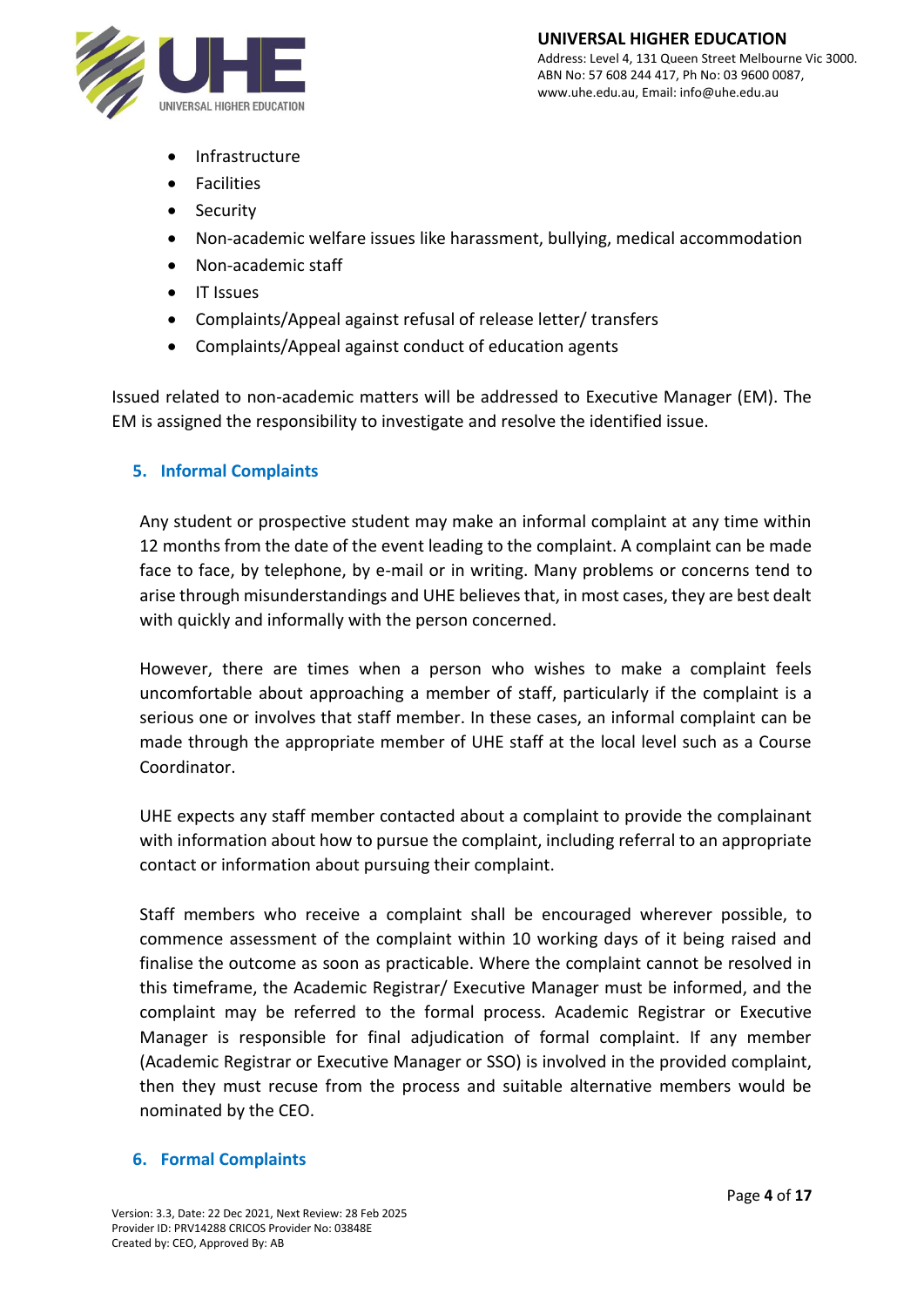

Any student or prospective student can make a formal complaint at any time including if they are dissatisfied with the outcome of any informal complaint already made, provided the complaint is lodged within 12 months from the date of the event leading to the complaint or within a reasonable timeframe after receiving notification of the outcome of an informal complaint.

A formal complaint must be lodged in writing (letter or email) with the **SSO addressed to**  Academic Registrar/ Executive Manager based on the nature of the complaint. Academic Registrar/ Executive Manager delegates the power for investigation and preparing report to SSO. The written complaint must contain enough information necessary for the complaint to be investigated and to substantiate the complaint. All available information including a brief description of what the complaint is about, how it arose, who is involved, what (if any) steps have been taken to resolve the complaint and what outcome the complainant is seeking, should be lodged at the outset, along with any supporting documentation. In cases where no formal written complaint has been received or the complainant refuses to put their complaint in writing, the **SSO** may decide on whether an investigation is warranted.

### **7. Anonymous Complaints**

UHE does not generally respond to anonymous complaints unless they involve allegations of a serious nature, such as corruption or criminal behaviour. Where appropriate, the **SSO** may decide that an investigation is warranted.

### **8. Withdrawal of Complaints**

Any student or prospective student may withdraw their complaint at any stage of the informal or formal process. If the formal process is underway, any withdrawal must be in writing. In most instances, UHE will then deem the complaint resolved. However, in certain circumstances UHE may deem the complaint serious enough for an internal investigation to continue or for referral to an external agency.

### **9. Determination Process**

On receipt of a formal complaint the **SSO** will:

- a. record the complaint on a confidential and securely stored database;
- b. send an acknowledgement of receipt of the complaint to the complainant within 5 working days; and
- c. determine whether the complaint is to be referred to the Academic Registrar/ Executive Manager under the formal procedure.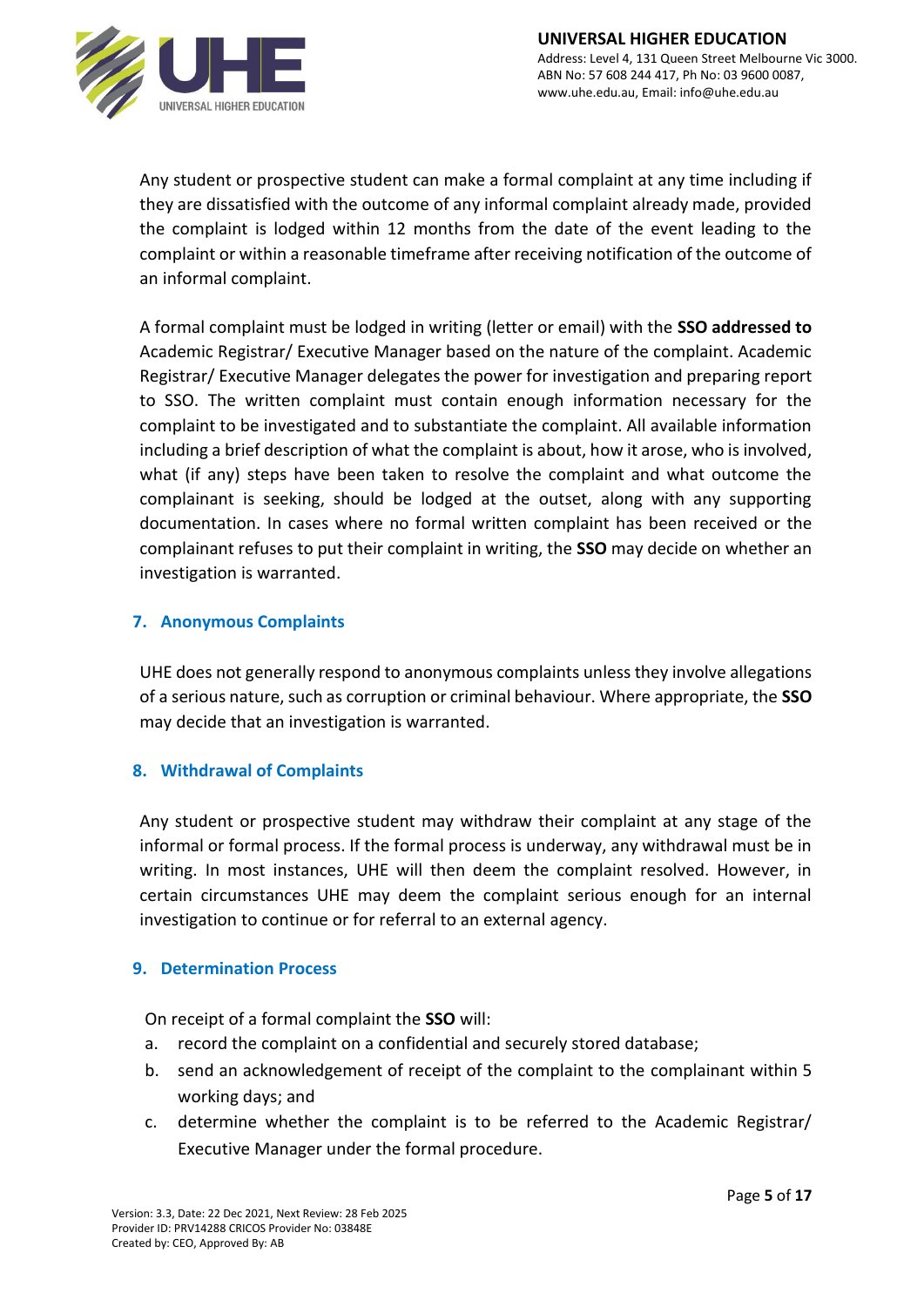

Where the SSO determines that the complaint will not be investigated, he or she will notify the complainant of this decision and provide reasons in writing to the complainant, normally within 10 working days of receipt of the complaint. SSO must also notify the Academic Registrar/ Executive Manager of this decision for record keeping purposes.

Where it is determined that the complaint will be investigated under this policy, the **SSO** will investigate the complaint. The **SSO** will liaise with the relevant UHE officer/s to investigate the complaint. The **SSO** will advise the complainant of the investigation in writing, and commence assessment of the complaint within 10 working days of it being raised and finalise the outcome as soon as practicable

Both the complainant and respondent will have the opportunity to present their cases in writing. This process will include ensuring all parties are in receipt of these procedures and providing the respondent with written details of the complaint. Where practicable, the **SSO** must seek the complainant's permission prior to releasing details of the complaint to the respondent.

The SSO will examine the relevant documentation, interview relevant parties where necessary and seek clarification on information supplied from the relevant parties where required.

Both the complainant and the respondent are entitled to invite a support person or a neutral third party to attend any interviews or meetings conducted during the formal process. The support person can be a fellow student, staff member, friend or family member. The support person may not act as an advocate or a lawyer for the complainant.

The investigation will be concluded, normally within 20 working days of the receipt of the complaint or as soon as practicable. Where this is not possible, the SSO must keep the complainant informed of the reason and expected finalisation date in writing. The SSO will keep a written record of the complaint, including a statement of the outcome and reasons for the outcome along with the associated documents. This will be forwarded to the Academic Registrar/ Executive Manager for final adjudication.

At the conclusion of the investigation, the Academic Registrar/ Executive Manager will provide one of the following written recommendations:

(1) that the complaint has been substantiated and recommendations including a written statement of the outcome of the complaint, including detailed reasons of the outcome on any action required; or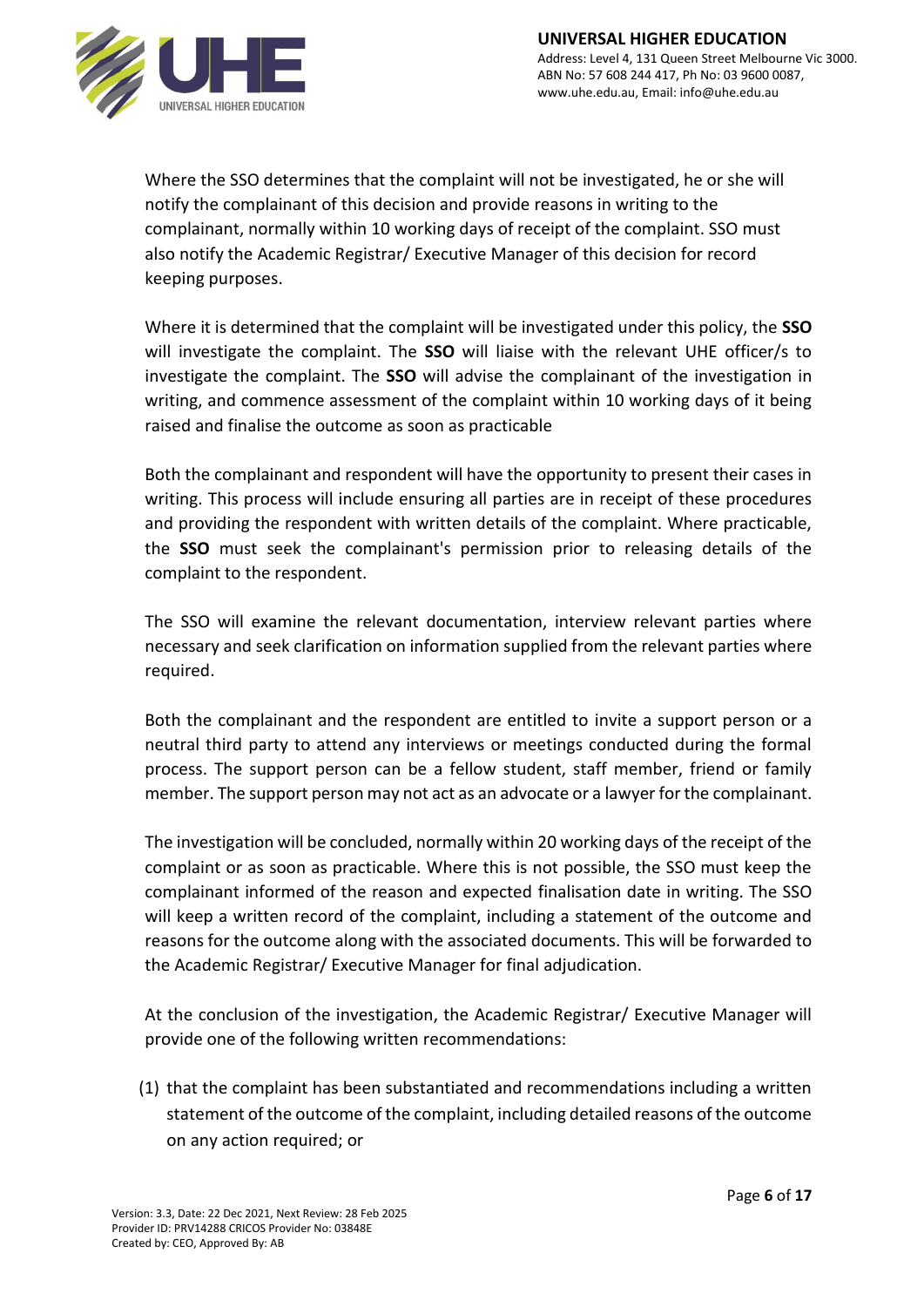

(2) that the complaint has not been substantiated. In most cases no further action will be required. A closure report is prepared and is sent to the student with a copy filed in students record

### **10. Internal Appeal**

Where a student is not satisfied with the outcome of a decision, they may appeal to the Appeals Committee. The committee constitutes of CEO, Chief Academic Officer and a neutral academic or non-academic staff member depending on the type of appeal. The CEO will be the chair of the appeals committee. Chair must ensure that the committee is gender balanced as practicable. Any staff member who has been a part of the process involving adjudication or part of the complaint prior to appeal shall not be a part of the appeals committee.

This request, clearly stating the reasons for appeal, must be submitted in writing on the prescribed form to the Appeals Committee within twenty (20) working days of the date on which the Committee has made a decision on:

- Unit result;
- review of grades or academic misconduct;
- deferral, suspension, cancellation and exclusion from course;
- poor academic progression, which has resulted in exclusion or
- any other issue that the student is not satisfied with the decision of the internal formal complaints process
- unit delivery
- Credits and recognition of prior learning
- Lecturers/Tutors
- Timetable
- Academic Support
- Academic welfare
- Infrastructure
- **Facilities**
- Security
- Non-academic welfare issues like harassment, bullying, medical accommodation
- Non-academic staff
- IT Issues
- Appeal against refusal of release letter
- Appeal against Notice of intention to report for unsatisfactory course progress or student code of conduct
- Appeals against conduct of education agents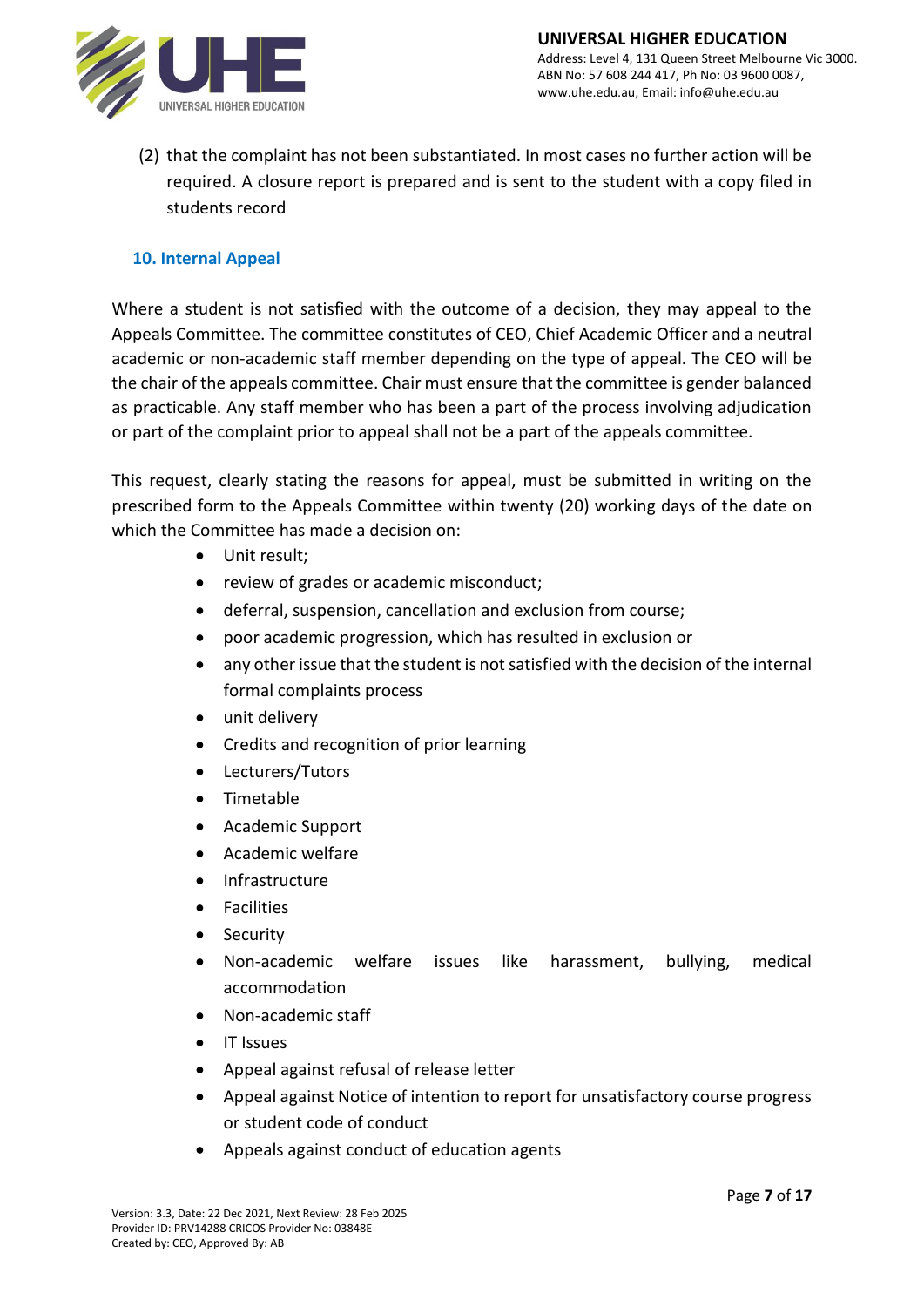

A late appeal may be received at the discretion of the Chair of the Appeals Committee. A decision of the Appeals Committee shall be final within UHE.

### **11. UHE appeals procedure:**

Upon receipt of an appeal, the Appeals committee shall nominate a staff member, independent of the subject of the complaint to investigate and submit a report to the appeal committee in the appropriate format.

If the appeal is received out of time, the Chair of the Appeals Committee may grant an extension where the student is able to satisfy the Chair that the appeal is lodged late through no fault of the student.

- The delegated staff will write to the student confirming receipt of the appeal and clarifying or stating grounds of appeal. If the student has not first made an official query to the Academic Registrar or Executive Manager as appropriate the student will be requested to do so before the Appeal can be considered unless the appeal is against a decision made by the CAO or Program Coordinators with regards to:
- review of grades or academic misconduct;
- suspension and exclusion from course;
- poor academic progression, which has resulted in exclusion

An appeal will not be regarded as having been 'received' until:

- a. the grounds of appeal are clarified with the student, and
- b. there is written evidence that the student has already queried the matter with the appropriate person.

The delegated staff will seek to obtain relevant information, including:

- a. establishing the date of posting on the web of the grade or formal date of sending of notification of exclusion to the student;
- b. establishing the date of formal communication with UHE;
- c. the student's academic transcript;
- d. the outline or equivalent document under which assessment or the assessment process is being appealed;
- e. details regarding the student's performance in the unit
- f. a copy of any special consideration documentation, if relevant;
- g. Outcome of review of grade;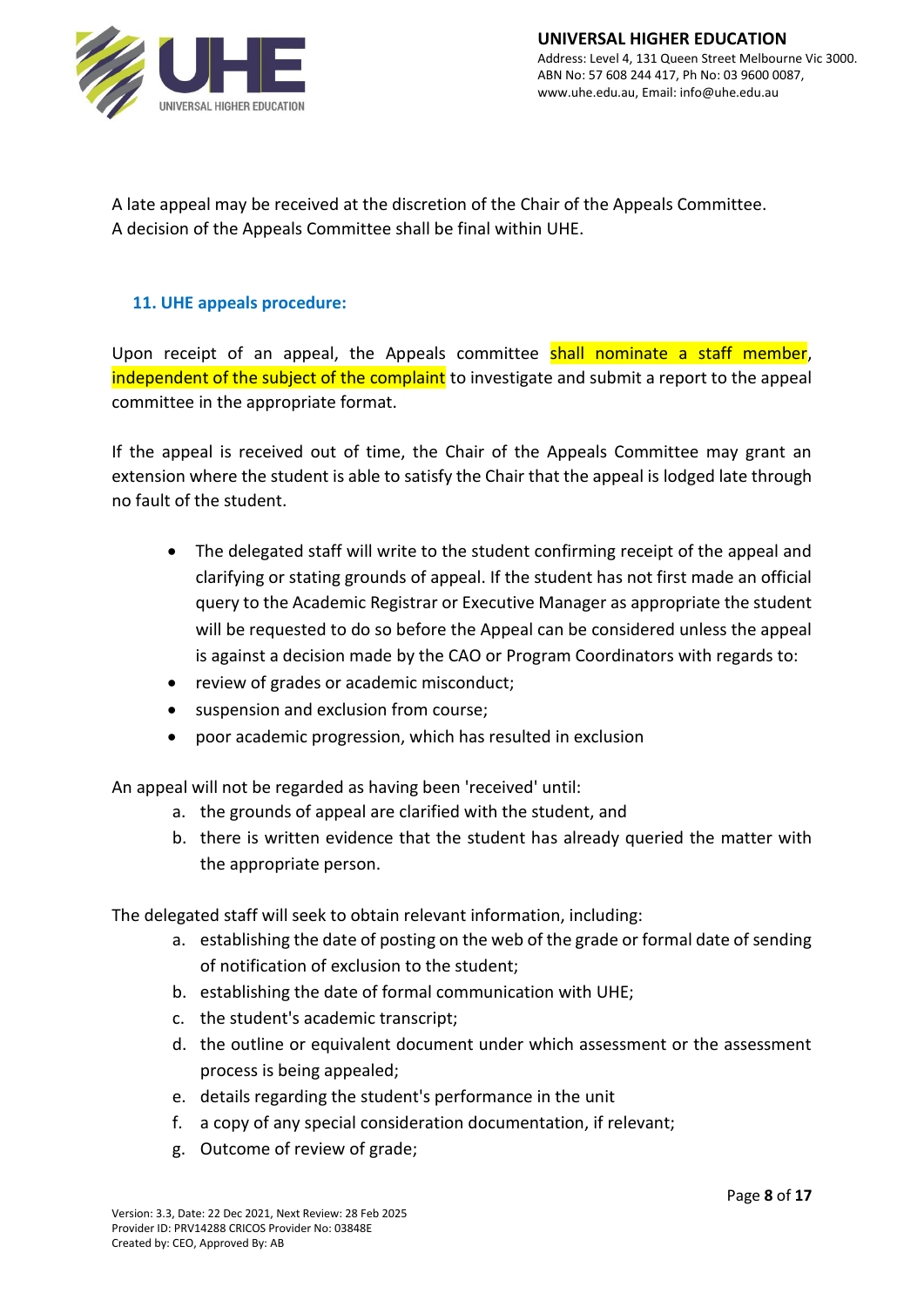

- h. Academic misconduct case and outcome; and
- i. any other documentation considered relevant to the appeal.

The delegated staff will forward a copy of the appeal to the CEO who will in turn forward the same to the concerned department requesting them to provide written reasons for their decision which has led to the appeal, and inviting written comment on the appeal. The relevant staff member must respond within five (5) working days of sending of the request.

The delegated staff will forward the appeal with all relevant documentation to the Chair, Appeals Committee within ten (10) working days of receipt of the appeal.

The Chair of the Appeals Committee will assess the content of the appeal and determine whether it is appropriate for the appeal to proceed to a hearing by the Appeals Committee. The delegated staff, on behalf of the Chair of the Appeals Committee, will contact the student in writing within ten working days of receipt of the appeal by the Chair, informing them if:

- a. the appeal is rejected on the basis that the grounds for appeal are lacking serious purpose, no ground of appeal is revealed on the face of the correspondence received, or the student has not followed the processes; or
- b. the Chair on behalf of the Appeals Committee is proceeding with the appeal and may be seeking further information.

The decision of the Chair of the Appeals Committee whether to proceed to a hearing by the Appeals Committee shall be final.

If it is determined by the Chair that a matter is to be referred to the Appeals Committee for a hearing, the student must be notified of this decision within twenty (10) working days of receipt of the Appeal by the delegated staff. The Appeal must be heard within ten (10) working days of receipt of the Appeal by the delegated staff.

A copy of the appeal, along with the Academic Registrar or Executive Manager comments and relevant documentation will be marked "Confidential" and distributed to committee members as business papers prior to the hearing. All documentation will be returned to the delegated staff at the conclusion of the hearing.

The student will be invited to present his or her case at the hearing. Teleconference facilities will be made available to the student if attendance in person is not reasonably convenient. At the appeal hearing, the student may be accompanied by a friend or elected student representative for support. They may be accompanied by both at the discretion of the Chair. The student is permitted to nominate a representative to speak on his or her behalf at the hearing. No legal representation will be permitted at the hearing.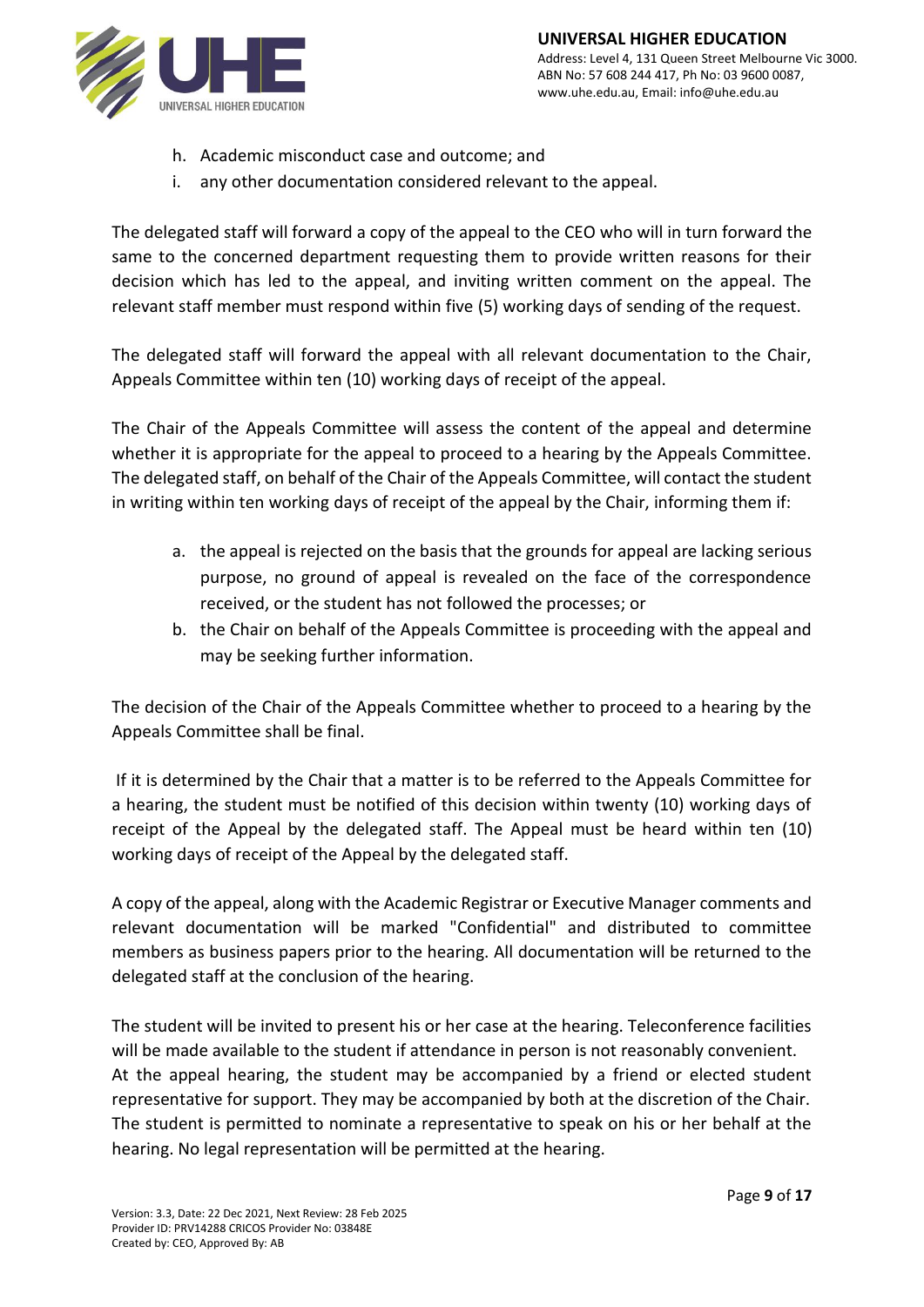

When the Committee is being formed any conflict of interest of the Chair or members must be declared to the CEO. Where appropriate they may be required to stand down. In making its determination, the Appeals Committee may do any of the following:

- confirm the original decision of the Academic Registrar or Executive Manager;
- quash the original decision of the Academic Registrar or Executive Manager and make a decision to resolve the appeal, including a change of grade

The student shall be advised in writing of the Appeals Committee 's determination including detailed reasons of the outcome within five (5) working days of the hearing.

If the overseas student is not successful in UHE's internal complaints and appeals process, UHE will advise overseas student within 10 working days of concluding the internal review of the overseas student in writing of the Appeals Committee 's determination including detailed reasons of the outcome and the student's right to access an external complaints handling and appeals process at minimal or no cost through the Overseas Students Ombudsman website www.ombudsman.gov.au if they are not satisfied with the result or conduct of the internal appeals process as described.

UHE will keep a written record of the complaint or appeal, including a statement of the outcome and reasons for the outcome in student file.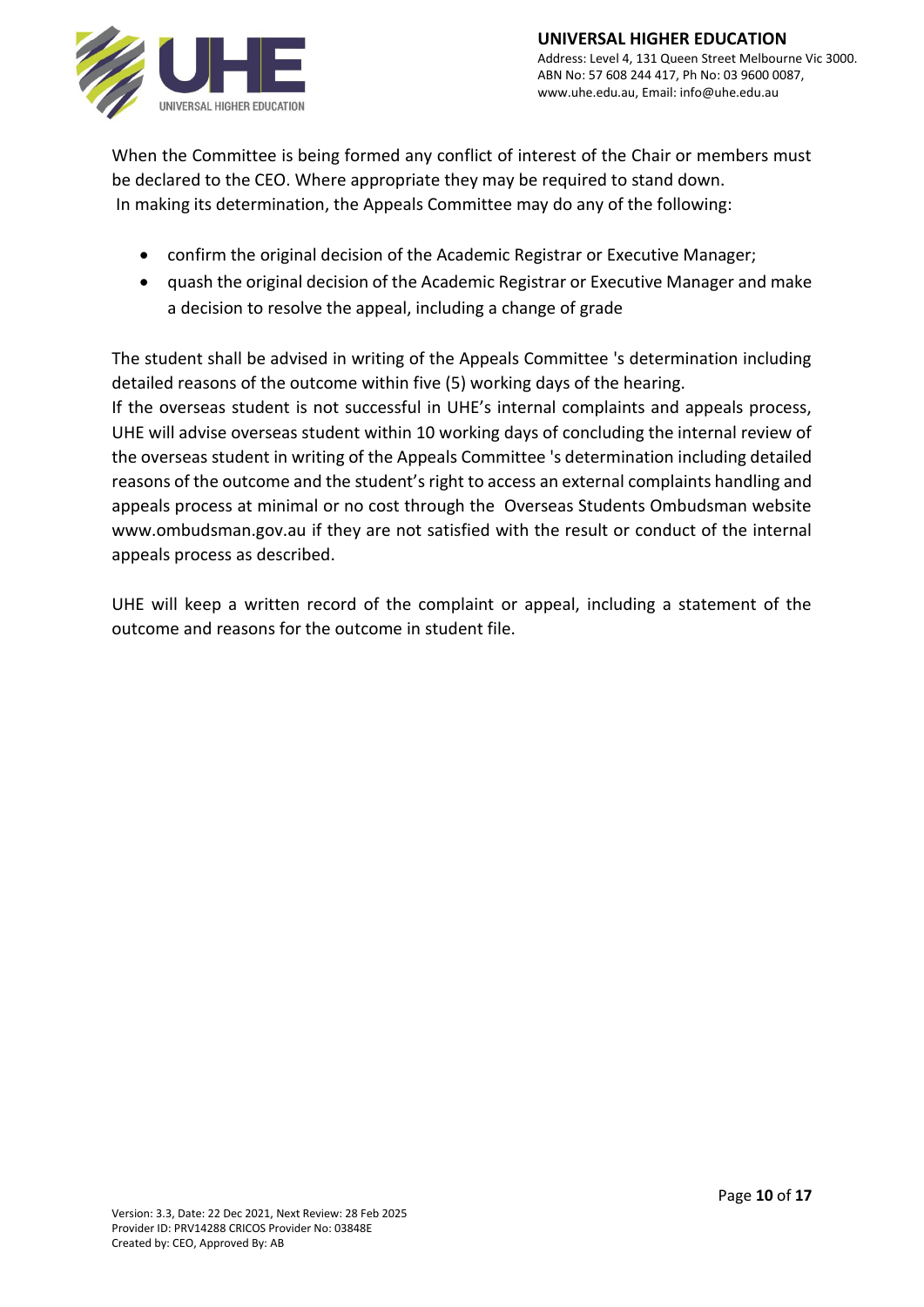

# **12. External Agency**

Complainants are encouraged to follow the procedures in this policy and to act in good faith to try and resolve any actual or potential complaint. The complainant may, at any stage, refer their complaint to an external agency. Where this occurs, UHE may cease any internal process. Where UHE is aware that a complaint has been lodged externally, the complaint will be recorded by the delegated staff.

# **13. External Appeals Procedure for Domestic Students**

The purpose of the external appeals process for domestic students is to consider whether UHE has followed its student complaint and appeals procedure and should only be enacted after exhausting of the internal procedures described above.

If the complainant is dissatisfied with the outcome of the complaint at the end of the internal process, they may wish to have the matter dealt with through an external dispute resolution process facilitated by Resolution Institute.

The process is described on the Resolution Institute site <https://www.resolution.institute/>

Following the receipt of the outcome of the external appeal UHE must immediately implement the decision, convey the outcome to the student, place a copy of the documentation on the student file and undertake any improvement actions arising from the complaint.

If an appeal is against UHE's decision to defer or suspend a student's enrolment due to misbehaviour or to cancel a student's enrolment at UHE then UHE will only reinstate the student upon the appeal being upheld.

The division of the expenses associated with the mediation eg. mediator's fee, room hire and possibly travel expenses are to be shared equally between UHE and the complainant.

### **Discussion / Negotiation**

• The parties agree that in the event of a dispute arising they shall first meet and attempt to resolve the issues of concern by means of discussion and personal negotiation. If this process does not resolve the issue(s), they shall refer the matter to mediation.

### **Mediation – Resolution Institute Student Mediation Scheme**

The parties must endeavour to settle any dispute in connection with the contract by mediation. Such mediation is to be conducted by a mediator who is independent of the parties and appointed by agreement of the parties or, failing agreement within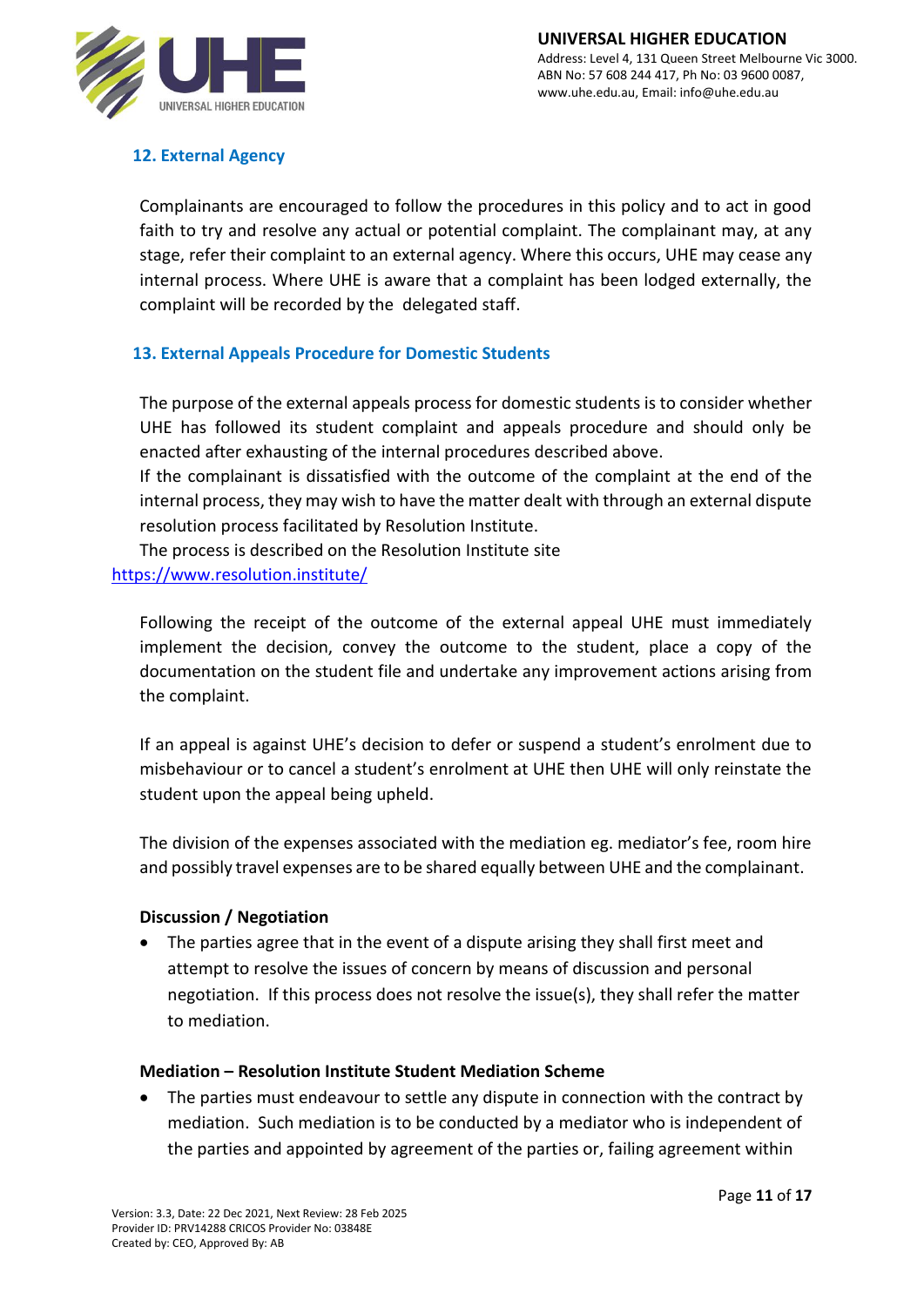

seven (7) days of receiving any party's notice of dispute, by a person appointed by the Chair of Resolution Institute or the Chair's designated representative

### **Rules**

• The Resolution Institute Mediation Rules shall apply to the mediation, a copy of which is available from the Academic Registrar.

### **Arbitration or Litigation**

• It is a condition precedent to the right of either party to commence arbitration or litigation other than for interlocutory relief that it has first offered to submit the dispute to mediation.

Domestic students can also contact the [Australian Competition and Consumer](https://www.accc.gov.au/)  [Commission](https://www.accc.gov.au/) (ACCC) about issues relevant to a student covered by Australian Consumer Law.

### **14. External Appeals Procedure for International Students**

The purpose of the external appeals process for international students is to consider whether UHE has followed its student complaint and appeals procedure and should only be enacted after exhausting of the internal procedures described above.

If a complainant wishes to lodge an external appeal or complaint about a decision made by the internal appeal process, they can contact the Overseas Students Ombudsman. The Overseas Student Ombudsman offers a free and independent service for overseas students who have a complaint or want to lodge an external appeal about a decision made by their private higher education provider. The Overseas Students Ombudsman website [www.ombudsman.gov.au](http://www.ombudsman.gov.au/) or phoning 1300 362 072 provides more information about the process.

The Overseas Students Ombudsman can investigate complaints about action taken by private providers in connection with overseas students with respect to administrative processes and decisions. As noted on the OSO website, student complaints to the OSO can include:

- a. refusing admission to a course;
- b. fees and refund;
- c. course or provider transfers;
- d. course progress or attendance;
- e. cancellation of enrolment;
- f. accommodation or work arranged by a provider; and
- g. incorrect advice given by an education agent.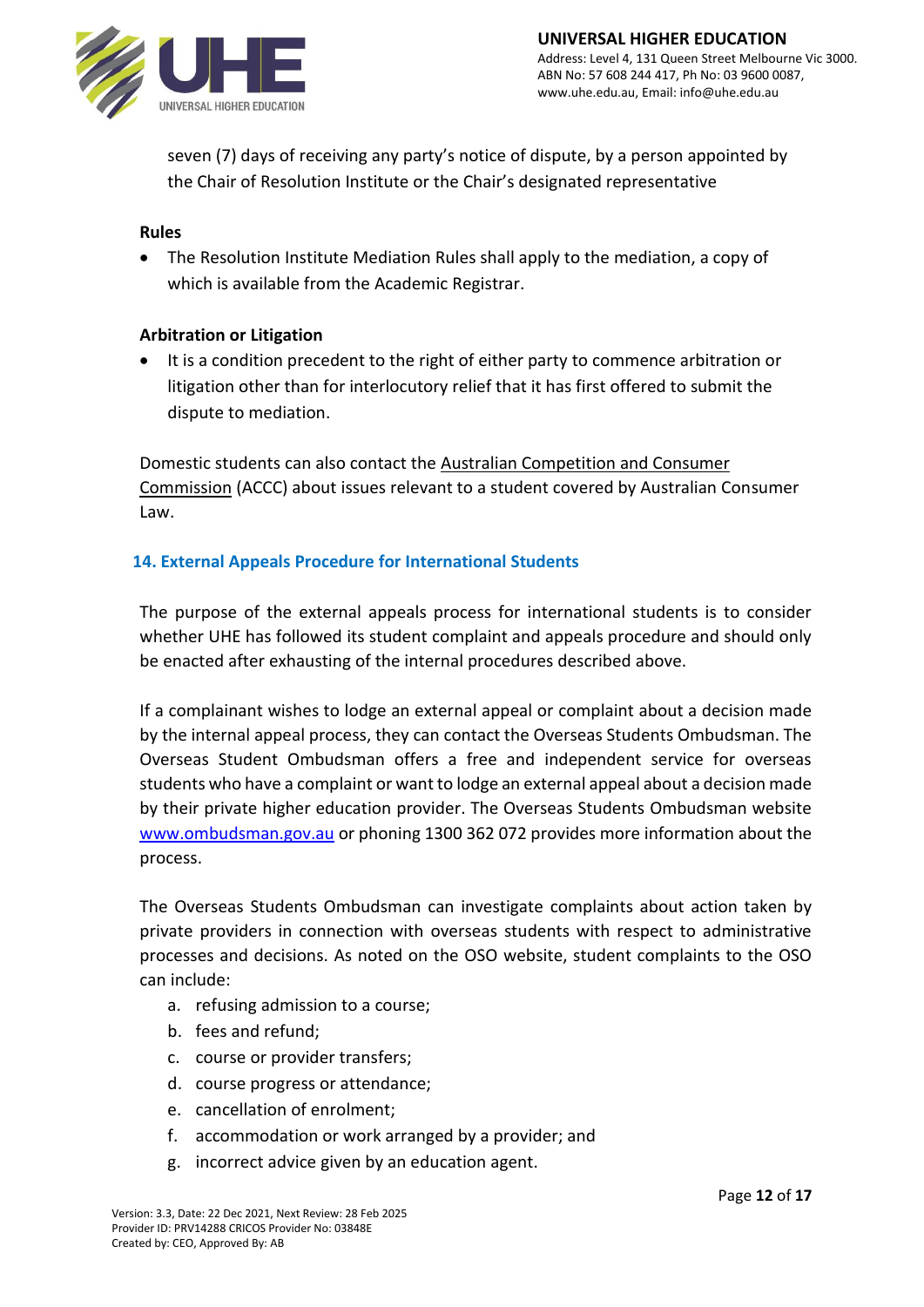

There is no charge for lodging an appeal.

Following the receipt of the outcome of the external appeal UHE must immediately implement the decision, convey the outcome to the student, place a copy of the documentation on the student file and undertake any improvement actions arising from the complaint.

If the internal or external complaints handling or appeals process results in a decision or recommendation in favour of the overseas student, UHE will immediately implement the decision or recommendation and/or take preventive or corrective action required by the decision and advise the overseas student of that action. If an appeal is against UHE's decision to report the student for unsatisfactory course progress UHE will maintain the student's enrolment (i.e. not report the student for unsatisfactory progress or attendance) until the external appeals process is complete and has supported the provider's decision to report.

If an appeal is against UHE's decision to defer or suspend a student's enrolment due to misbehaviour or to cancel a student's enrolment, UHE only needs to await the outcome of the internal appeals process (supporting the provider) before notifying the Department of Education and Training through PRISMS of the change to the student's enrolment.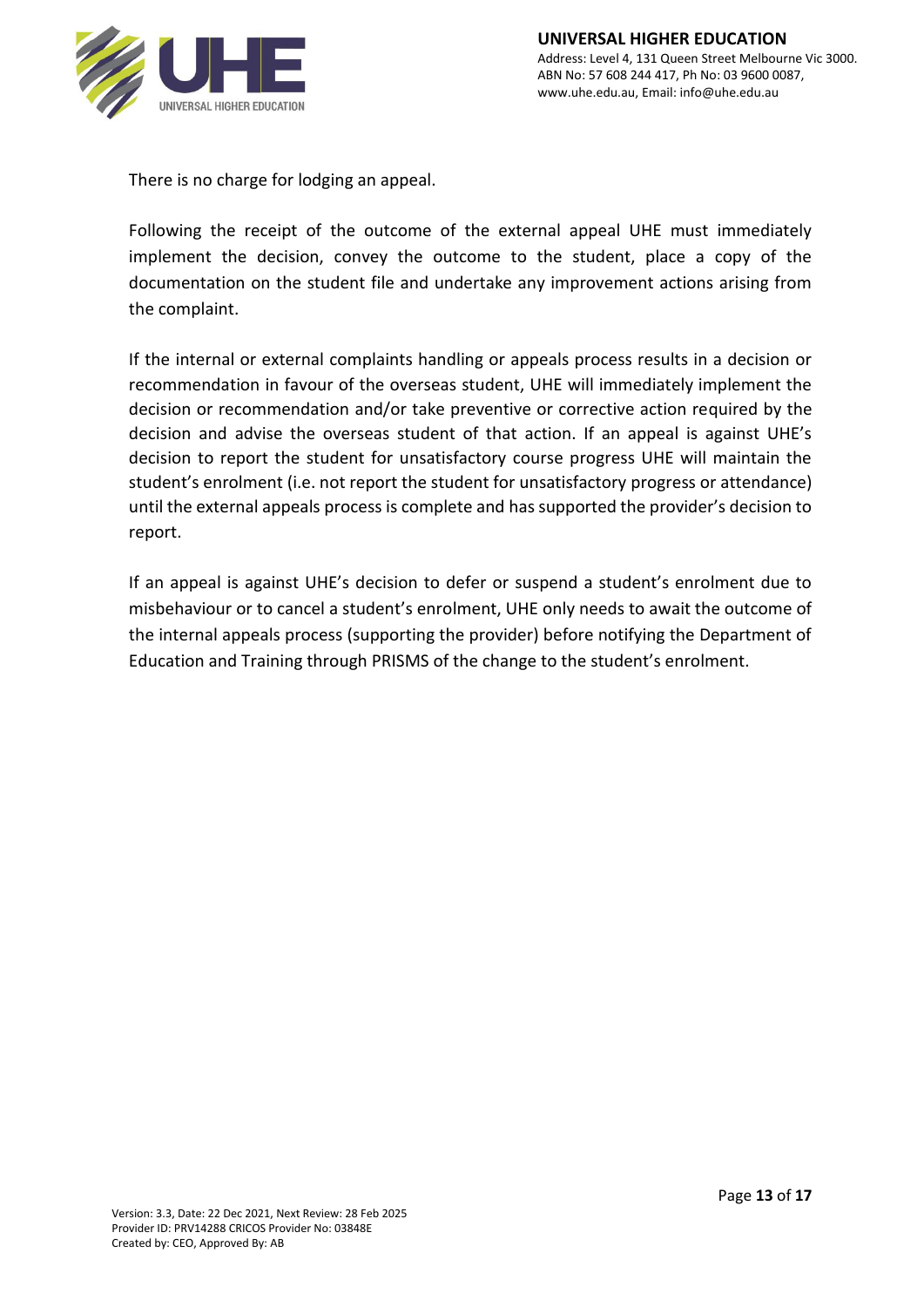

#### **UNIVERSAL HIGHER EDUCATION**

Address: Level 4, 131 Queen Street Melbourne Vic 3000. ABN No: 57 608 244 417, Ph No: 03 9600 0087, www.uhe.edu.au, Email: info@uhe.edu.au



#### **15. Flow Chart for complaints and appeals**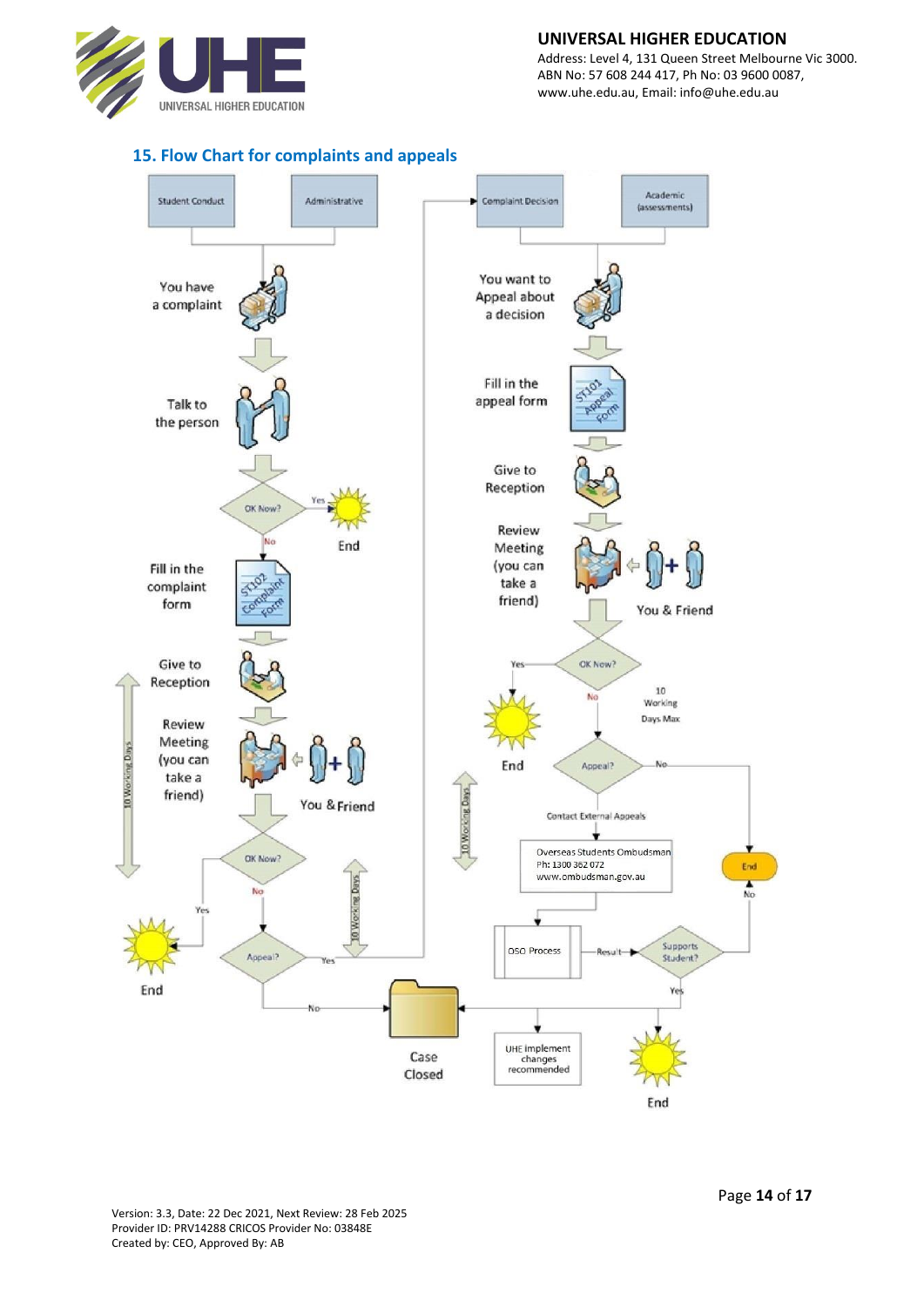

### **16. Complaints to the regulator**

- If students intend to make a complaint about UHE to the regulator, they must first follow UHE's internal complaints and appeals procedure.
- If, after following the internal procedures, the complainant wishes to make an official complaint to the regulator, they can complete the form provided by the Tertiary Education Quality and Standards Agency (TEQSA) on their website <https://www.teqsa.gov.au/complaint-form>

### **17. Prospective Students**

If a prospective student believes that a formal complaint has not been resolved within a reasonable time frame, or is dissatisfied with the outcome of a formal complaint, then he or she may make a written request to the Chief Executive Officer for internal review which may be subject to external appeal through a relevant agency as set out in this Policy.

### **18. Record Keeping**

Each staff member responsible for managing a complaint must keep accurate and complete records in accordance with UHE Records Management Policy.

Each Work Unit must provide to the Academic Registrar by 30 June and 31 December in each year a de-identified statistical analysis of all formal complaints handled by that unit during the preceding six month period in a prescribed format and containing details that will enable UHE to identify and monitor any systemic issues and provide opportunities for ongoing improvement.

The Academic Registrar will be responsible for recording and tracking formal complaints and appeals under this policy on a confidential and securely stored UHE database.

### **19. Conflict of Interest**

A participant may disqualify themselves from participating in these complaint procedures should they consider that their involvement would create a conflict of interest. The CEO is required to ensure that any participant in the processes specified by this policy has the opportunity to declare whether or not they have a conflict of interest. Any participant who perceives a possible conflict of interest should report the matter to the CEO for a determination on what action is appropriate, and the CEO may disqualify a person from participating.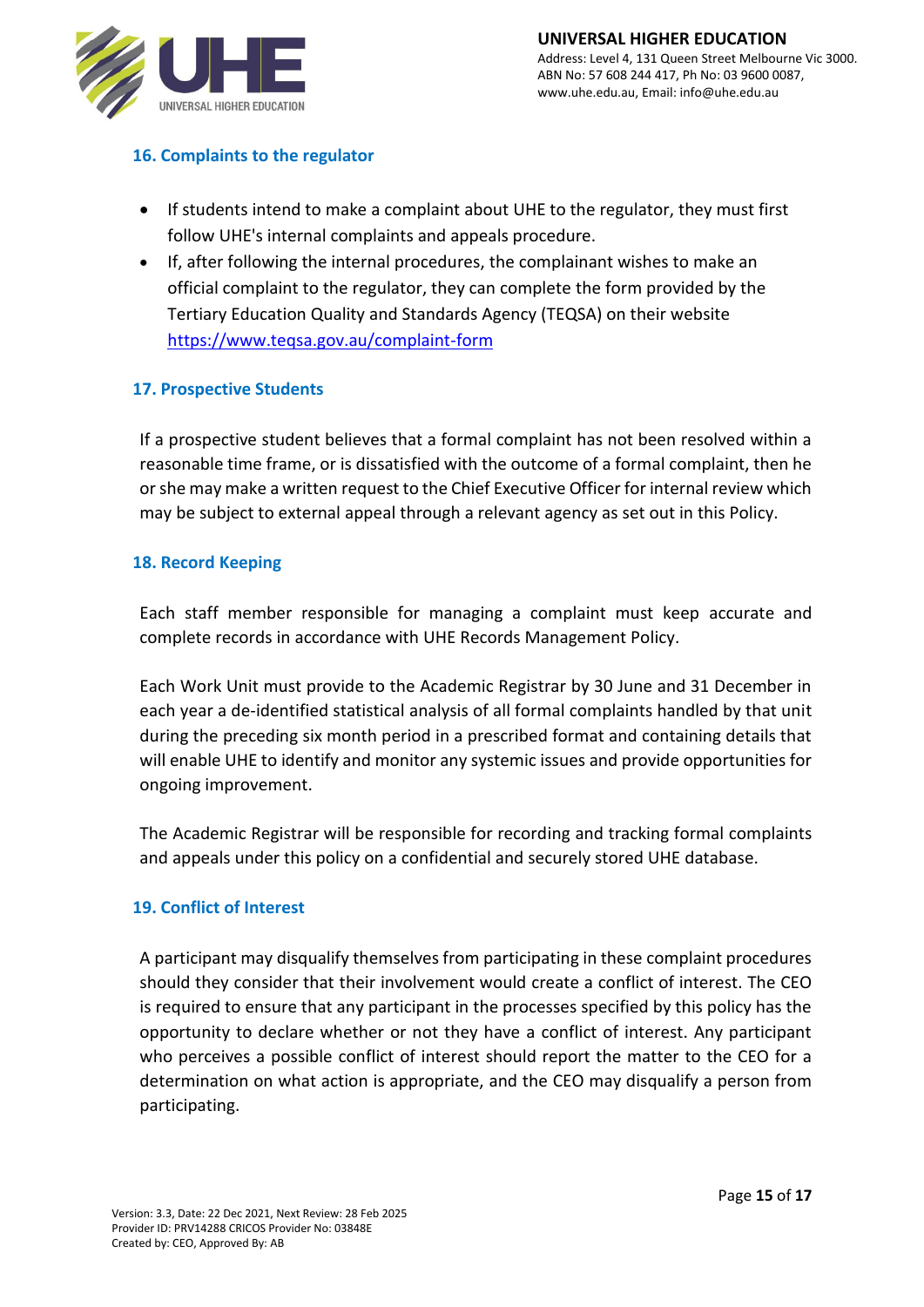

# **20. Victimisation**

Any victimisation of a complainant acting in good faith will be regarded seriously and should be referred to the CEO for appropriate action. Any student who victimises a person in relation to these complaint procedures may be subject to an action under the Academic Misconduct Policy.

# **21. Confidentiality**

There should be limited disclosure of information relating to a complaint. Dissemination of relevant information should be to as few people as possible, and only to those who are legitimately involved in the process of resolving the complaint.

All parties involved in an investigation of a complaint including the complainant, respondent and investigators are to maintain confidentiality. Any breaches of confidentiality, careless or otherwise, on the part of any of the parties involved in the resolution of the complaint will be regarded seriously and should be referred to the CEO for appropriate action.

### **22. Consumer Protection**

 Apart from the right to make complaints and seek appeal of the decisions and action under various process does not affect the students right to take action under the Australian Consumer Law.

### **23. Training**

All UHE staff members who are or may be involved in complaints handling under this policy are to participate in appropriate training for handling complaints and grievances.

### **24. Internal reporting and Continuous improvement**

At the end of each year the CEO will provide a report to the Academic Board and the ULG Board of Directors. The report will include number of complaints, nature of complaints, complaints resolved, involvement of external agencies, internal and external appeals and any attention required from the Academic Board or the ULG Board of Directors. The purpose of this is to ensure governing boards become aware of:

- issues that may be repeating themselves
- short falls in Assessment processes either as a part of the process or in implementation (individually or collectively)
- students that may be being vexatious in using the process